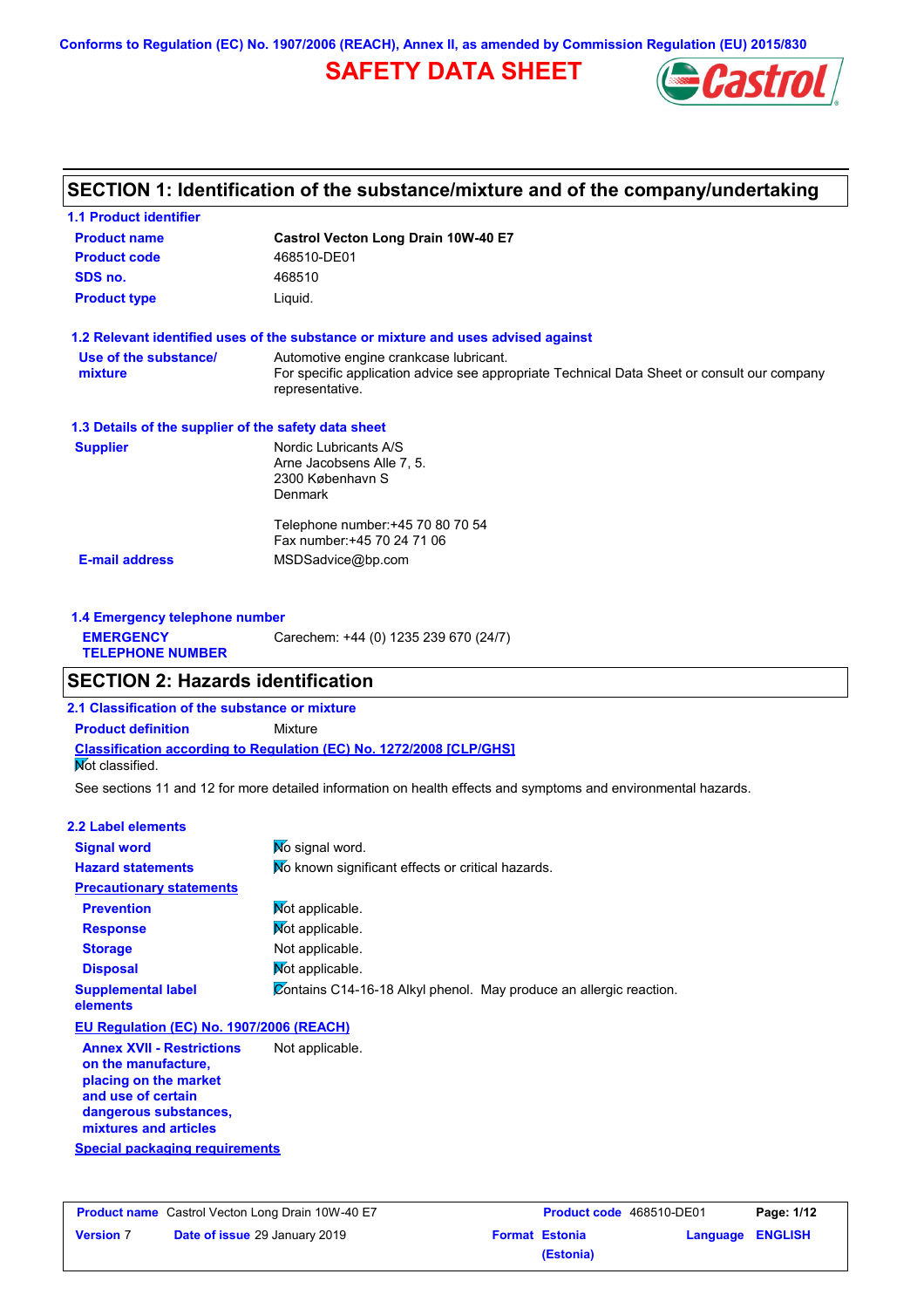## **SECTION 2: Hazards identification**

| <b>Containers to be fitted</b><br>with child-resistant<br>fastenings | Not applicable.                                                                                                                                                                                                    |
|----------------------------------------------------------------------|--------------------------------------------------------------------------------------------------------------------------------------------------------------------------------------------------------------------|
| <b>Tactile warning of danger</b>                                     | Not applicable.                                                                                                                                                                                                    |
| 2.3 Other hazards                                                    |                                                                                                                                                                                                                    |
| <b>Results of PBT and vPvB</b><br>assessment                         | Product does not meet the criteria for PBT or vPvB according to Regulation (EC) No. 1907/2006,<br>Annex XIII.                                                                                                      |
| Other hazards which do<br>not result in classification               | Defatting to the skin.<br>USED ENGINE OILS                                                                                                                                                                         |
|                                                                      | Used engine oil may contain hazardous components which have the potential to cause skin<br>cancer.                                                                                                                 |
|                                                                      | See Toxicological Information, section 11 of this Safety Data Sheet.<br>Experimental data on one or more of the components has been used to determine all or part of<br>the hazard classification of this product. |

## **SECTION 3: Composition/information on ingredients**

Mixture

## **3.2 Mixtures**

**Product definition**

Highly refined base oil (IP 346 DMSO extract < 3%). Proprietary performance additives.

| <b>Product/ingredient</b><br>name                                              | <b>Identifiers</b>                                                                     | $\%$      | <b>Regulation (EC) No.</b><br>1272/2008 [CLP]                      | <b>Type</b> |
|--------------------------------------------------------------------------------|----------------------------------------------------------------------------------------|-----------|--------------------------------------------------------------------|-------------|
| Distillates (petroleum), hydrotreated<br>heavy paraffinic                      | REACH #: 01-2119484627-25<br>$EC: 265-157-1$<br>CAS: 64742-54-7<br>Index: 649-467-00-8 | ≥10 - ≤25 | Asp. Tox. 1, H304                                                  | $[1]$       |
| zinc bis $[O-(6-methylheptyl)]$ bis $[O-(sec-$<br>butyl)] bis(dithiophosphate) | REACH #: 01-2119543726-33<br>$EC: 298-577-9$<br>CAS: 93819-94-4                        | 2.5       | Skin Irrit. 2, H315<br>Eye Dam. 1, H318<br>Aquatic Chronic 2, H411 | $[1]$       |
| C14-16-18 Alkyl phenol                                                         | REACH #: 01-2119498288-19                                                              | וי≥       | Skin Sens. 1B, H317<br>STOT RE 2, H373                             | $[1]$       |

**See Section 16 for the full text of the H statements declared above.**

Type

[1] Substance classified with a health or environmental hazard

[2] Substance with a workplace exposure limit

[3] Substance meets the criteria for PBT according to Regulation (EC) No. 1907/2006, Annex XIII

[4] Substance meets the criteria for vPvB according to Regulation (EC) No. 1907/2006, Annex XIII

[5] Substance of equivalent concern

[6] Additional disclosure due to company policy

Occupational exposure limits, if available, are listed in Section 8.

## **SECTION 4: First aid measures**

#### **4.1 Description of first aid measures**

| Eye contact                       | In case of contact, immediately flush eyes with plenty of water for at least 15 minutes. Eyelids<br>should be held away from the eyeball to ensure thorough rinsing. Check for and remove any<br>contact lenses. Get medical attention. |
|-----------------------------------|-----------------------------------------------------------------------------------------------------------------------------------------------------------------------------------------------------------------------------------------|
| <b>Skin contact</b>               | Wash skin thoroughly with soap and water or use recognised skin cleanser. Remove<br>contaminated clothing and shoes. Wash clothing before reuse. Clean shoes thoroughly before<br>reuse. Get medical attention if irritation develops.  |
| <b>Inhalation</b>                 | If inhaled, remove to fresh air. Get medical attention if symptoms occur.                                                                                                                                                               |
| <b>Ingestion</b>                  | Do not induce vomiting unless directed to do so by medical personnel. Get medical attention if<br>symptoms occur.                                                                                                                       |
| <b>Protection of first-aiders</b> | No action shall be taken involving any personal risk or without suitable training. It may be<br>dangerous to the person providing aid to give mouth-to-mouth resuscitation.                                                             |

#### **4.2 Most important symptoms and effects, both acute and delayed**

See Section 11 for more detailed information on health effects and symptoms.

#### **Potential acute health effects**

| <b>Inhalation</b> | pressure.                                               | Vapour inhalation under ambient conditions is not normally a problem due to low vapour |                                 |                         |            |
|-------------------|---------------------------------------------------------|----------------------------------------------------------------------------------------|---------------------------------|-------------------------|------------|
|                   | <b>Product name</b> Castrol Vecton Long Drain 10W-40 E7 |                                                                                        | <b>Product code</b> 468510-DE01 |                         | Page: 2/12 |
| <b>Version 7</b>  | Date of issue 29 January 2019                           |                                                                                        | <b>Format Estonia</b>           | <b>Language ENGLISH</b> |            |
|                   |                                                         |                                                                                        | (Estonia)                       |                         |            |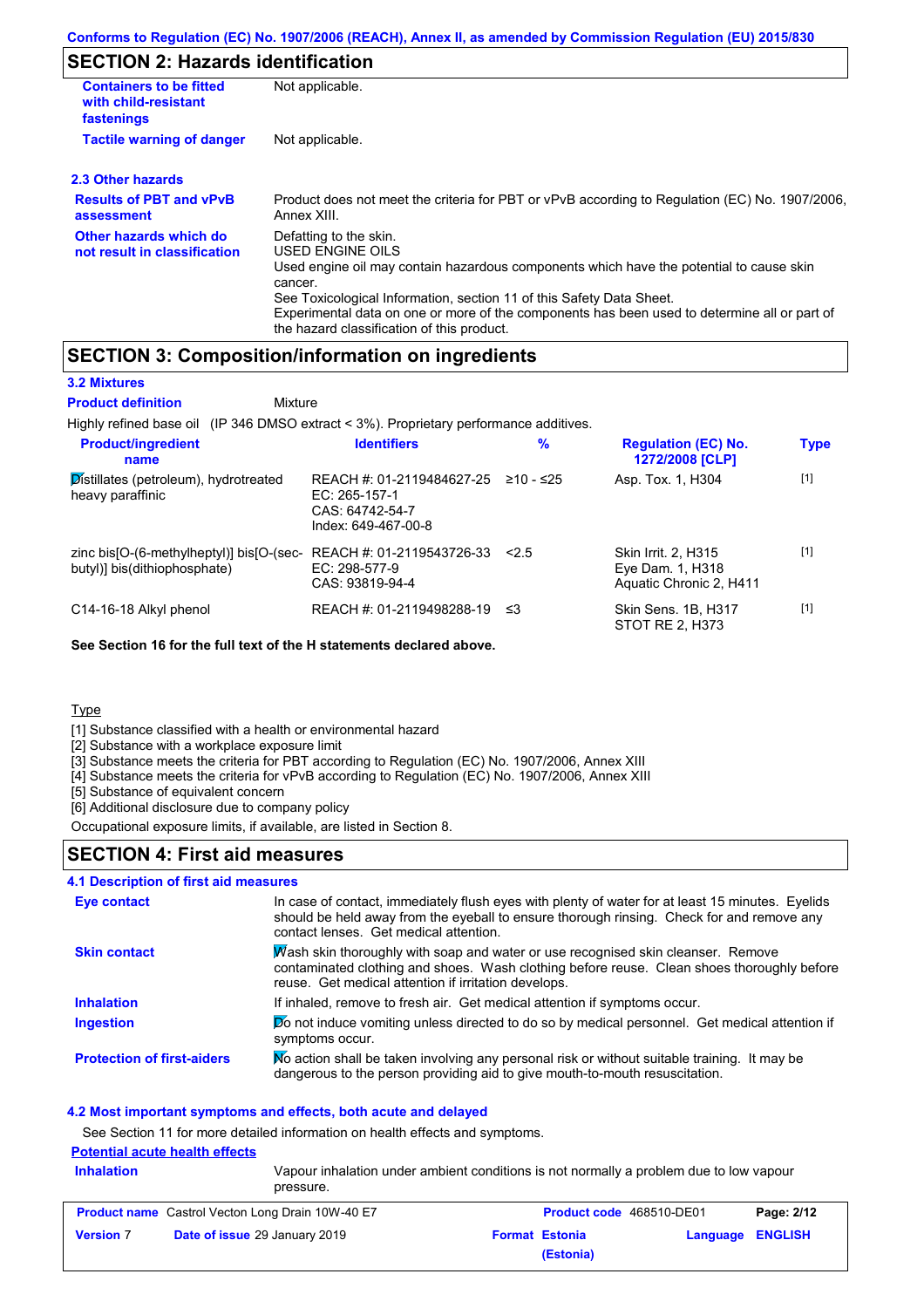## **Conforms to Regulation (EC) No. 1907/2006 (REACH), Annex II, as amended by Commission Regulation (EU) 2015/830**

# **SECTION 4: First aid measures**

| <b>Ingestion</b>                                                                           | No known significant effects or critical hazards.                                                                 |  |  |
|--------------------------------------------------------------------------------------------|-------------------------------------------------------------------------------------------------------------------|--|--|
| <b>Skin contact</b>                                                                        | Mot considered a skin sensitizer. Based on data available for this or related materials.                          |  |  |
| <b>Eye contact</b>                                                                         | Not classified as an eye irritant. Based on data available for this or related materials.                         |  |  |
| Delayed and immediate effects as well as chronic effects from short and long-term exposure |                                                                                                                   |  |  |
| <b>Inhalation</b>                                                                          | Overexposure to the inhalation of airborne droplets or aerosols may cause irritation of the<br>respiratory tract. |  |  |
| <b>Ingestion</b>                                                                           | Ingestion of large quantities may cause nausea and diarrhoea.                                                     |  |  |
| <b>Skin contact</b>                                                                        | Prolonged or repeated contact can defat the skin and lead to irritation and/or dermatitis.                        |  |  |
| <b>Eye contact</b>                                                                         | Potential risk of transient stinging or redness if accidental eye contact occurs.                                 |  |  |
|                                                                                            |                                                                                                                   |  |  |

#### **4.3 Indication of any immediate medical attention and special treatment needed**

| <b>Notes to physician</b>                                                                                                                                | Treatment should in general be symptomatic and directed to relieving any effects.                                                                                                                                                                                                                                                                                 |  |  |  |
|----------------------------------------------------------------------------------------------------------------------------------------------------------|-------------------------------------------------------------------------------------------------------------------------------------------------------------------------------------------------------------------------------------------------------------------------------------------------------------------------------------------------------------------|--|--|--|
|                                                                                                                                                          | <b>SECTION 5: Firefighting measures</b>                                                                                                                                                                                                                                                                                                                           |  |  |  |
| 5.1 Extinguishing media<br><b>Suitable extinguishing</b><br>media                                                                                        | In case of fire, use foam, dry chemical or carbon dioxide extinguisher or spray.                                                                                                                                                                                                                                                                                  |  |  |  |
| <b>Unsuitable extinguishing</b><br>media                                                                                                                 | Do not use water jet. The use of a water jet may cause the fire to spread by splashing the<br>burning product.                                                                                                                                                                                                                                                    |  |  |  |
| 5.2 Special hazards arising from the substance or mixture                                                                                                |                                                                                                                                                                                                                                                                                                                                                                   |  |  |  |
| <b>Hazards from the</b><br>substance or mixture                                                                                                          | In a fire or if heated, a pressure increase will occur and the container may burst.                                                                                                                                                                                                                                                                               |  |  |  |
| <b>Hazardous combustion</b><br>Combustion products may include the following:<br>carbon oxides $(CO, CO2)$ (carbon monoxide, carbon dioxide)<br>products |                                                                                                                                                                                                                                                                                                                                                                   |  |  |  |
| 5.3 Advice for firefighters                                                                                                                              |                                                                                                                                                                                                                                                                                                                                                                   |  |  |  |
| <b>Special precautions for</b><br>fire-fighters                                                                                                          | No action shall be taken involving any personal risk or without suitable training. Promptly<br>isolate the scene by removing all persons from the vicinity of the incident if there is a fire.                                                                                                                                                                    |  |  |  |
| <b>Special protective</b><br>equipment for fire-fighters                                                                                                 | Fire-fighters should wear appropriate protective equipment and self-contained breathing<br>apparatus (SCBA) with a full face-piece operated in positive pressure mode. Clothing for fire-<br>fighters (including helmets, protective boots and gloves) conforming to European standard EN<br>469 will provide a basic level of protection for chemical incidents. |  |  |  |

# **SECTION 6: Accidental release measures**

|                                                                                                                                                                                                                                                                                                                                                                       | 6.1 Personal precautions, protective equipment and emergency procedures                                                                                                                                                                                                                                                                                                                        |  |  |
|-----------------------------------------------------------------------------------------------------------------------------------------------------------------------------------------------------------------------------------------------------------------------------------------------------------------------------------------------------------------------|------------------------------------------------------------------------------------------------------------------------------------------------------------------------------------------------------------------------------------------------------------------------------------------------------------------------------------------------------------------------------------------------|--|--|
| No action shall be taken involving any personal risk or without suitable training. Evacuate<br>For non-emergency<br>surrounding areas. Keep unnecessary and unprotected personnel from entering. Do not touch<br>personnel<br>or walk through spilt material. Floors may be slippery; use care to avoid falling. Put on<br>appropriate personal protective equipment. |                                                                                                                                                                                                                                                                                                                                                                                                |  |  |
| For emergency responders                                                                                                                                                                                                                                                                                                                                              | Entry into a confined space or poorly ventilated area contaminated with vapour, mist or fume is<br>extremely hazardous without the correct respiratory protective equipment and a safe system of<br>work. Wear self-contained breathing apparatus. Wear a suitable chemical protective suit.<br>Chemical resistant boots. See also the information in "For non-emergency personnel".           |  |  |
| Avoid dispersal of spilt material and runoff and contact with soil, waterways, drains and sewers.<br><b>6.2 Environmental</b><br>Inform the relevant authorities if the product has caused environmental pollution (sewers,<br>precautions<br>waterways, soil or air).                                                                                                |                                                                                                                                                                                                                                                                                                                                                                                                |  |  |
| 6.3 Methods and material for containment and cleaning up                                                                                                                                                                                                                                                                                                              |                                                                                                                                                                                                                                                                                                                                                                                                |  |  |
| <b>Small spill</b>                                                                                                                                                                                                                                                                                                                                                    | Stop leak if without risk. Move containers from spill area. Absorb with an inert material and<br>place in an appropriate waste disposal container. Dispose of via a licensed waste disposal<br>contractor.                                                                                                                                                                                     |  |  |
| Large spill                                                                                                                                                                                                                                                                                                                                                           | Stop leak if without risk. Move containers from spill area. Prevent entry into sewers, water<br>courses, basements or confined areas. Contain and collect spillage with non-combustible,<br>absorbent material e.g. sand, earth, vermiculite or diatomaceous earth and place in container<br>for disposal according to local regulations. Dispose of via a licensed waste disposal contractor. |  |  |

| <b>Product name</b> Castrol Vecton Long Drain 10W-40 E7 |                                      | <b>Product code</b> 468510-DE01 |                       | Page: 3/12       |  |
|---------------------------------------------------------|--------------------------------------|---------------------------------|-----------------------|------------------|--|
| <b>Version 7</b>                                        | <b>Date of issue 29 January 2019</b> |                                 | <b>Format Estonia</b> | Language ENGLISH |  |
|                                                         |                                      |                                 | (Estonia)             |                  |  |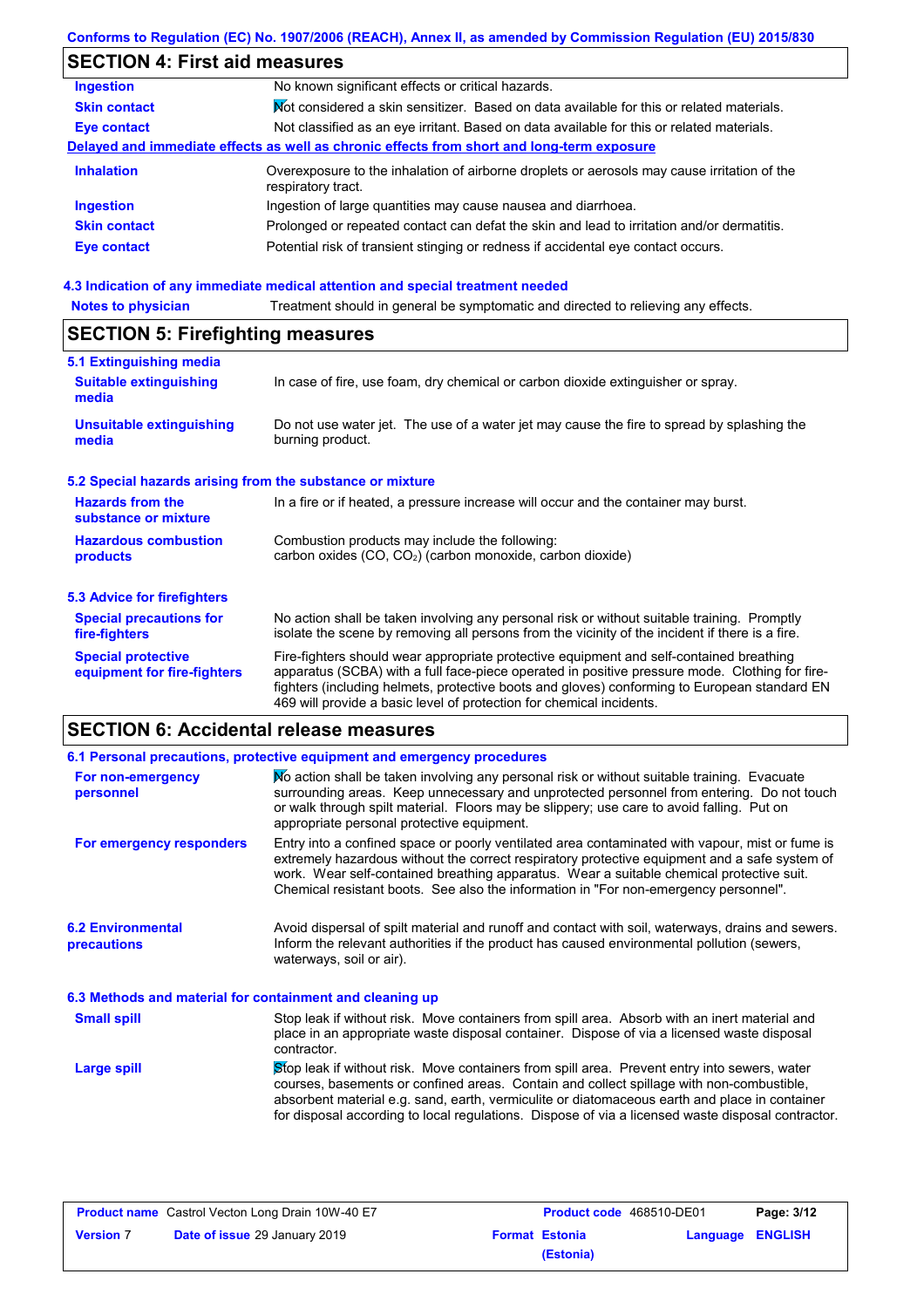## **SECTION 6: Accidental release measures**

| 6.4 Reference to other | See Section 1 for emergency contact information.                            |
|------------------------|-----------------------------------------------------------------------------|
| sections               | See Section 5 for firefighting measures.                                    |
|                        | See Section 8 for information on appropriate personal protective equipment. |
|                        | See Section 12 for environmental precautions.                               |
|                        | See Section 13 for additional waste treatment information.                  |
|                        |                                                                             |

## **SECTION 7: Handling and storage**

| 7.1 Precautions for safe handling                                             |                                                                                                                                                                                                                                                                                                                                                                                                                                                                                          |  |  |
|-------------------------------------------------------------------------------|------------------------------------------------------------------------------------------------------------------------------------------------------------------------------------------------------------------------------------------------------------------------------------------------------------------------------------------------------------------------------------------------------------------------------------------------------------------------------------------|--|--|
| <b>Protective measures</b>                                                    | Put on appropriate personal protective equipment.                                                                                                                                                                                                                                                                                                                                                                                                                                        |  |  |
| <b>Advice on general</b><br>occupational hygiene                              | Eating, drinking and smoking should be prohibited in areas where this material is handled,<br>stored and processed. Wash thoroughly after handling. Remove contaminated clothing and<br>protective equipment before entering eating areas. See also Section 8 for additional<br>information on hygiene measures.                                                                                                                                                                         |  |  |
| <b>7.2 Conditions for safe</b><br>storage, including any<br>incompatibilities | Store in accordance with local regulations. Store in a dry, cool and well-ventilated area, away<br>from incompatible materials (see Section 10). Keep away from heat and direct sunlight. Keep<br>container tightly closed and sealed until ready for use. Containers that have been opened must<br>be carefully resealed and kept upright to prevent leakage. Store and use only in equipment/<br>containers designed for use with this product. Do not store in unlabelled containers. |  |  |
| <b>Not suitable</b>                                                           | Prolonged exposure to elevated temperature.                                                                                                                                                                                                                                                                                                                                                                                                                                              |  |  |
| 7.3 Specific end use(s)                                                       |                                                                                                                                                                                                                                                                                                                                                                                                                                                                                          |  |  |
| <b>Recommendations</b>                                                        | See section 1.2 and Exposure scenarios in annex, if applicable.                                                                                                                                                                                                                                                                                                                                                                                                                          |  |  |
|                                                                               |                                                                                                                                                                                                                                                                                                                                                                                                                                                                                          |  |  |

## **SECTION 8: Exposure controls/personal protection**

#### **8.1 Control parameters**

#### **Occupational exposure limits**

Whilst specific OELs for certain components may be shown in this section, other components may be present in any mist, vapour or dust produced. Therefore, the specific OELs may not be applicable to the product as a whole and are provided for guidance only.

**Recommended monitoring procedures**

If this product contains ingredients with exposure limits, personal, workplace atmosphere or biological monitoring may be required to determine the effectiveness of the ventilation or other control measures and/or the necessity to use respiratory protective equipment. Reference should be made to monitoring standards, such as the following: European Standard EN 689 (Workplace atmospheres - Guidance for the assessment of exposure by inhalation to chemical agents for comparison with limit values and measurement strategy) European Standard EN 14042 (Workplace atmospheres - Guide for the application and use of procedures for the assessment of exposure to chemical and biological agents) European Standard EN 482 (Workplace atmospheres - General requirements for the performance of procedures for the measurement of chemical agents) Reference to national guidance documents for methods for the determination of hazardous substances will also be required.

## **Derived No Effect Level**

No DNELs/DMELs available.

#### **Predicted No Effect Concentration**

No PNECs available

| <b>Appropriate engineering</b><br><b>controls</b>       | Provide exhaust ventilation or other engineering controls to keep the relevant airborne<br>concentrations below their respective occupational exposure limits.<br>All activities involving chemicals should be assessed for their risks to health, to ensure<br>exposures are adequately controlled. Personal protective equipment should only be considered<br>after other forms of control measures (e.g. engineering controls) have been suitably evaluated.<br>Personal protective equipment should conform to appropriate standards, be suitable for use, be<br>kept in good condition and properly maintained.<br>Your supplier of personal protective equipment should be consulted for advice on selection and<br>appropriate standards. For further information contact your national organisation for standards.<br>The final choice of protective equipment will depend upon a risk assessment. It is important to<br>ensure that all items of personal protective equipment are compatible. |                                    |          |                |
|---------------------------------------------------------|---------------------------------------------------------------------------------------------------------------------------------------------------------------------------------------------------------------------------------------------------------------------------------------------------------------------------------------------------------------------------------------------------------------------------------------------------------------------------------------------------------------------------------------------------------------------------------------------------------------------------------------------------------------------------------------------------------------------------------------------------------------------------------------------------------------------------------------------------------------------------------------------------------------------------------------------------------------------------------------------------------|------------------------------------|----------|----------------|
| <b>Individual protection measures</b>                   |                                                                                                                                                                                                                                                                                                                                                                                                                                                                                                                                                                                                                                                                                                                                                                                                                                                                                                                                                                                                         |                                    |          |                |
| <b>Hygiene measures</b>                                 | Wash hands, forearms and face thoroughly after handling chemical products, before eating,<br>smoking and using the lavatory and at the end of the working period. Ensure that eyewash<br>stations and safety showers are close to the workstation location.                                                                                                                                                                                                                                                                                                                                                                                                                                                                                                                                                                                                                                                                                                                                             |                                    |          |                |
| <b>Respiratory protection</b>                           |                                                                                                                                                                                                                                                                                                                                                                                                                                                                                                                                                                                                                                                                                                                                                                                                                                                                                                                                                                                                         |                                    |          |                |
| <b>Product name</b> Castrol Vecton Long Drain 10W-40 E7 |                                                                                                                                                                                                                                                                                                                                                                                                                                                                                                                                                                                                                                                                                                                                                                                                                                                                                                                                                                                                         | <b>Product code</b> 468510-DE01    |          | Page: 4/12     |
| <b>Version 7</b>                                        | Date of issue 29 January 2019                                                                                                                                                                                                                                                                                                                                                                                                                                                                                                                                                                                                                                                                                                                                                                                                                                                                                                                                                                           | <b>Format Estonia</b><br>(Estonia) | Language | <b>ENGLISH</b> |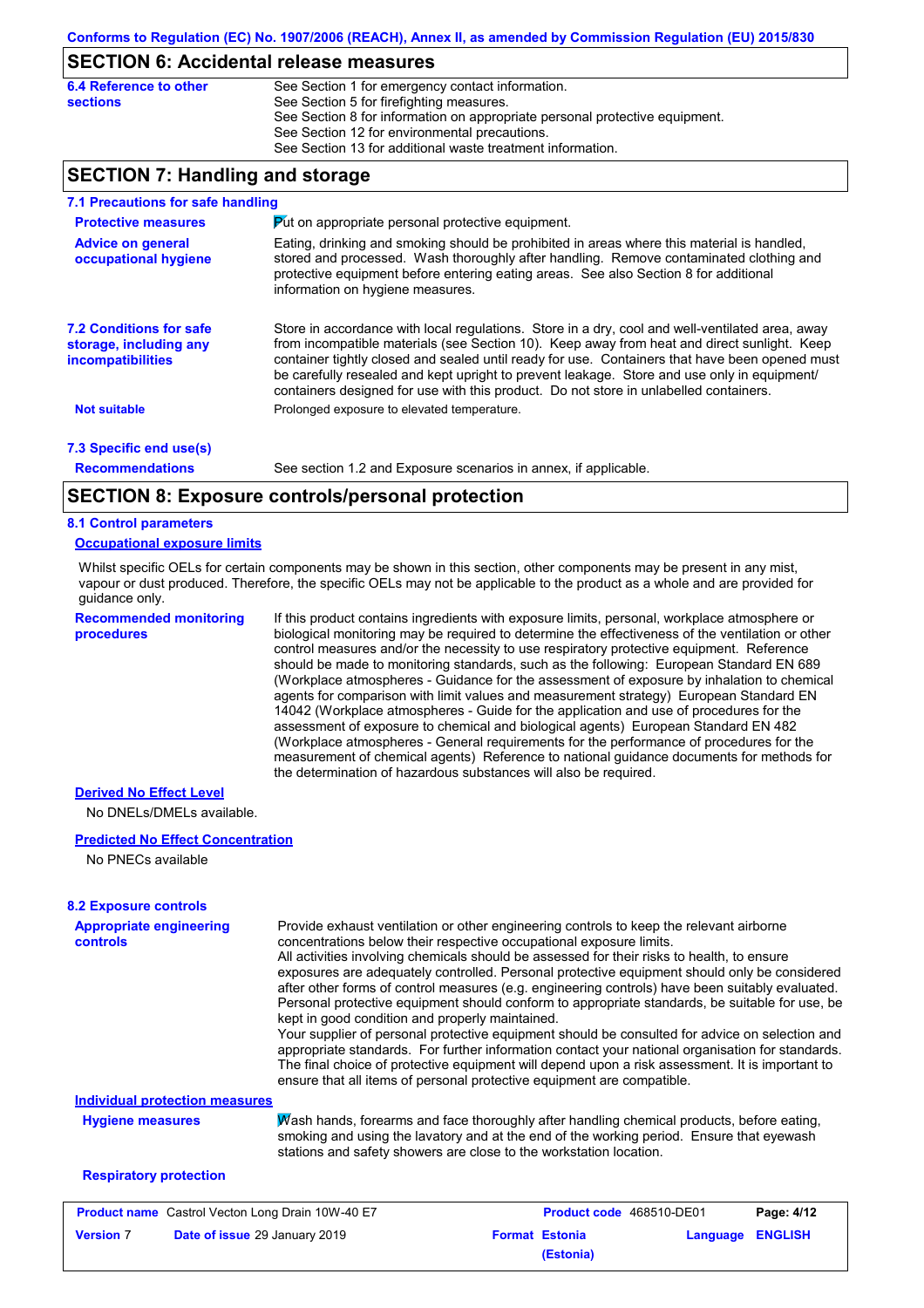# **SECTION 8: Exposure controls/personal protection**

|                            | In case of insufficient ventilation, wear suitable respiratory equipment.<br>The correct choice of respiratory protection depends upon the chemicals being handled, the<br>conditions of work and use, and the condition of the respiratory equipment. Safety procedures<br>should be developed for each intended application. Respiratory protection equipment should<br>therefore be chosen in consultation with the supplier/manufacturer and with a full assessment<br>of the working conditions.                                                                                                                                             |
|----------------------------|---------------------------------------------------------------------------------------------------------------------------------------------------------------------------------------------------------------------------------------------------------------------------------------------------------------------------------------------------------------------------------------------------------------------------------------------------------------------------------------------------------------------------------------------------------------------------------------------------------------------------------------------------|
| <b>Eye/face protection</b> | Safety glasses with side shields.                                                                                                                                                                                                                                                                                                                                                                                                                                                                                                                                                                                                                 |
| <b>Skin protection</b>     |                                                                                                                                                                                                                                                                                                                                                                                                                                                                                                                                                                                                                                                   |
| <b>Hand protection</b>     | <b>General Information:</b>                                                                                                                                                                                                                                                                                                                                                                                                                                                                                                                                                                                                                       |
|                            | Because specific work environments and material handling practices vary, safety procedures<br>should be developed for each intended application. The correct choice of protective gloves<br>depends upon the chemicals being handled, and the conditions of work and use. Most gloves<br>provide protection for only a limited time before they must be discarded and replaced (even the<br>best chemically resistant gloves will break down after repeated chemical exposures).                                                                                                                                                                  |
|                            | Gloves should be chosen in consultation with the supplier / manufacturer and taking account of<br>a full assessment of the working conditions.                                                                                                                                                                                                                                                                                                                                                                                                                                                                                                    |
|                            | Recommended: Nitrile gloves.<br><b>Breakthrough time:</b>                                                                                                                                                                                                                                                                                                                                                                                                                                                                                                                                                                                         |
|                            | Breakthrough time data are generated by glove manufacturers under laboratory test conditions<br>and represent how long a glove can be expected to provide effective permeation resistance. It<br>is important when following breakthrough time recommendations that actual workplace<br>conditions are taken into account. Always consult with your glove supplier for up-to-date<br>technical information on breakthrough times for the recommended glove type.<br>Our recommendations on the selection of gloves are as follows:                                                                                                                |
|                            | Continuous contact:                                                                                                                                                                                                                                                                                                                                                                                                                                                                                                                                                                                                                               |
|                            | Gloves with a minimum breakthrough time of 240 minutes, or >480 minutes if suitable gloves<br>can be obtained.<br>If suitable gloves are not available to offer that level of protection, gloves with shorter<br>breakthrough times may be acceptable as long as appropriate glove maintenance and<br>replacement regimes are determined and adhered to.                                                                                                                                                                                                                                                                                          |
|                            | Short-term / splash protection:                                                                                                                                                                                                                                                                                                                                                                                                                                                                                                                                                                                                                   |
|                            | Recommended breakthrough times as above.<br>It is recognised that for short-term, transient exposures, gloves with shorter breakthrough times<br>may commonly be used. Therefore, appropriate maintenance and replacement regimes must<br>be determined and rigorously followed.                                                                                                                                                                                                                                                                                                                                                                  |
|                            | <b>Glove Thickness:</b>                                                                                                                                                                                                                                                                                                                                                                                                                                                                                                                                                                                                                           |
|                            | For general applications, we recommend gloves with a thickness typically greater than 0.35 mm.                                                                                                                                                                                                                                                                                                                                                                                                                                                                                                                                                    |
|                            | It should be emphasised that glove thickness is not necessarily a good predictor of glove<br>resistance to a specific chemical, as the permeation efficiency of the glove will be dependent<br>on the exact composition of the glove material. Therefore, glove selection should also be based<br>on consideration of the task requirements and knowledge of breakthrough times.<br>Glove thickness may also vary depending on the glove manufacturer, the glove type and the<br>glove model. Therefore, the manufacturers' technical data should always be taken into account<br>to ensure selection of the most appropriate glove for the task. |
|                            | Note: Depending on the activity being conducted, gloves of varying thickness may be required<br>for specific tasks. For example:                                                                                                                                                                                                                                                                                                                                                                                                                                                                                                                  |
|                            | • Thinner gloves (down to 0.1 mm or less) may be required where a high degree of manual<br>dexterity is needed. However, these gloves are only likely to give short duration protection and<br>would normally be just for single use applications, then disposed of.                                                                                                                                                                                                                                                                                                                                                                              |
|                            | • Thicker gloves (up to 3 mm or more) may be required where there is a mechanical (as well<br>as a chemical) risk i.e. where there is abrasion or puncture potential.                                                                                                                                                                                                                                                                                                                                                                                                                                                                             |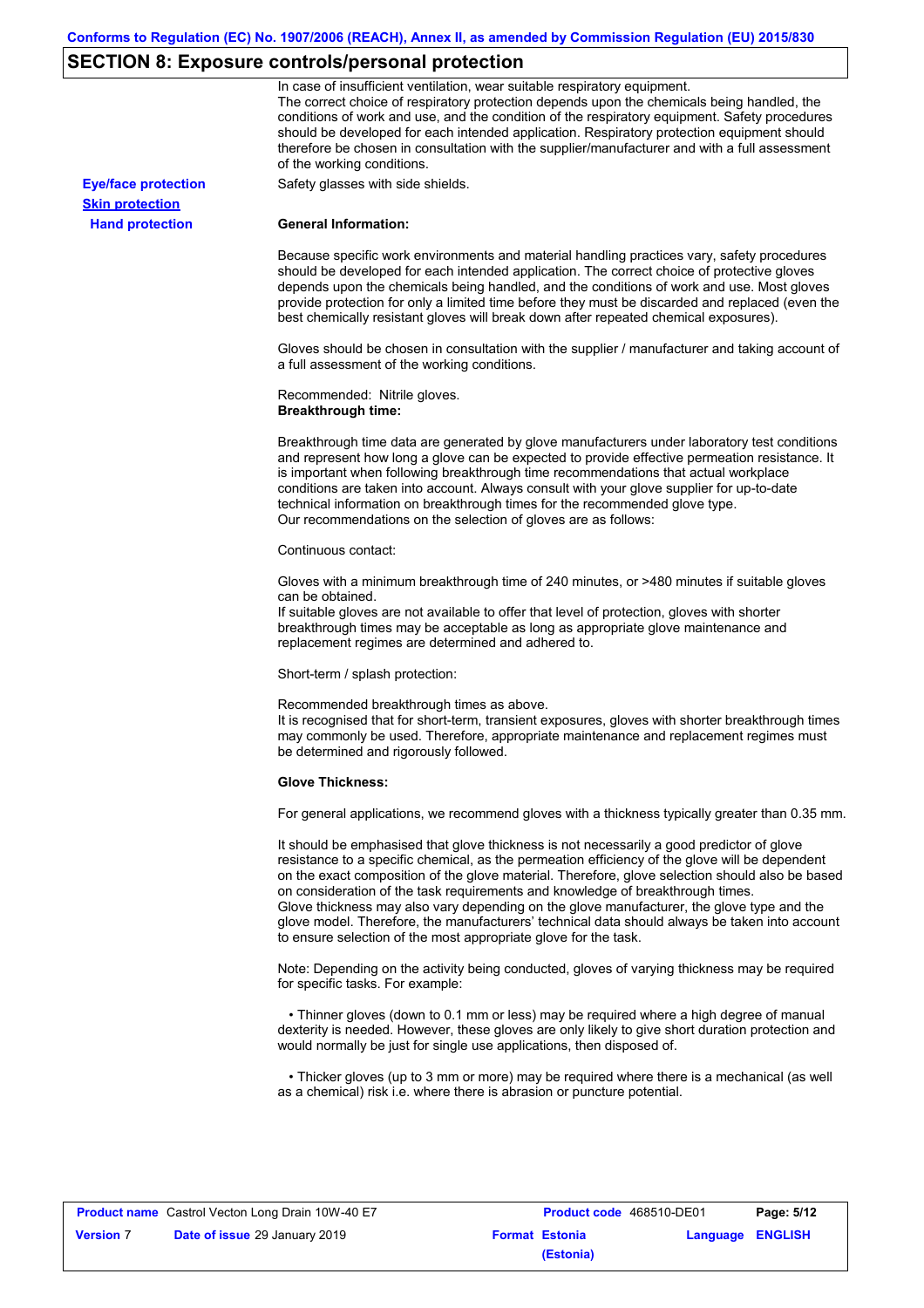# **SECTION 8: Exposure controls/personal protection**

| <b>Skin and body</b>                             | Use of protective clothing is good industrial practice.<br>Personal protective equipment for the body should be selected based on the task being<br>performed and the risks involved and should be approved by a specialist before handling this<br>product.<br>Cotton or polyester/cotton overalls will only provide protection against light superficial<br>contamination that will not soak through to the skin. Overalls should be laundered on a regular<br>basis. When the risk of skin exposure is high (e.g. when cleaning up spillages or if there is a<br>risk of splashing) then chemical resistant aprons and/or impervious chemical suits and boots<br>will be required. |
|--------------------------------------------------|---------------------------------------------------------------------------------------------------------------------------------------------------------------------------------------------------------------------------------------------------------------------------------------------------------------------------------------------------------------------------------------------------------------------------------------------------------------------------------------------------------------------------------------------------------------------------------------------------------------------------------------------------------------------------------------|
| <b>Refer to standards:</b>                       | Respiratory protection: EN 529<br>Gloves: EN 420, EN 374<br>Eye protection: EN 166<br>Filtering half-mask: EN 149<br>Filtering half-mask with valve: EN 405<br>Half-mask: EN 140 plus filter<br>Full-face mask: EN 136 plus filter<br>Particulate filters: EN 143<br>Gas/combined filters: EN 14387                                                                                                                                                                                                                                                                                                                                                                                   |
| <b>Environmental exposure</b><br><b>controls</b> | Emissions from ventilation or work process equipment should be checked to ensure they<br>comply with the requirements of environmental protection legislation. In some cases, fume<br>scrubbers, filters or engineering modifications to the process equipment will be necessary to<br>reduce emissions to acceptable levels.                                                                                                                                                                                                                                                                                                                                                         |

## **SECTION 9: Physical and chemical properties**

## **9.1 Information on basic physical and chemical properties**

| <b>Appearance</b>                                      |                                                                                                                                             |
|--------------------------------------------------------|---------------------------------------------------------------------------------------------------------------------------------------------|
| <b>Physical state</b>                                  | Liquid.                                                                                                                                     |
| <b>Colour</b>                                          | Brown.                                                                                                                                      |
| <b>Odour</b>                                           | Not available.                                                                                                                              |
| <b>Odour threshold</b>                                 | Not available.                                                                                                                              |
| pH                                                     | Not available.                                                                                                                              |
| <b>Melting point/freezing point</b>                    | Not available.                                                                                                                              |
| Initial boiling point and boiling<br>range             | Not available.                                                                                                                              |
| <b>Pour point</b>                                      | -42 $^{\circ}$ C                                                                                                                            |
| <b>Flash point</b>                                     | Open cup: 230°C (446°F) [Cleveland.]                                                                                                        |
| <b>Evaporation rate</b>                                | Not available                                                                                                                               |
| <b>Flammability (solid, gas)</b>                       | Not available.                                                                                                                              |
| <b>Upper/lower flammability or</b><br>explosive limits | Not available.                                                                                                                              |
| <b>Vapour pressure</b>                                 | Not available.                                                                                                                              |
| <b>Vapour density</b>                                  | Not available.                                                                                                                              |
| <b>Relative density</b>                                | Not available.                                                                                                                              |
| <b>Density</b>                                         | <1000 kg/m <sup>3</sup> (<1 g/cm <sup>3</sup> ) at 15 <sup>°</sup> C                                                                        |
| <b>Solubility(ies)</b>                                 | insoluble in water.                                                                                                                         |
| <b>Partition coefficient: n-octanol/</b><br>water      | Not available.                                                                                                                              |
| <b>Auto-ignition temperature</b>                       | Not available.                                                                                                                              |
| <b>Decomposition temperature</b>                       | Not available.                                                                                                                              |
| <b>Viscosity</b>                                       | Kinematic: 86.3 mm <sup>2</sup> /s (86.3 cSt) at 40 $^{\circ}$ C<br>Kinematic: 12.5 to 16.3 mm <sup>2</sup> /s (12.5 to 16.3 cSt) at 100 °C |
| <b>Explosive properties</b>                            | Not available.                                                                                                                              |
| <b>Oxidising properties</b>                            | Not available.                                                                                                                              |

#### **9.2 Other information**

No additional information.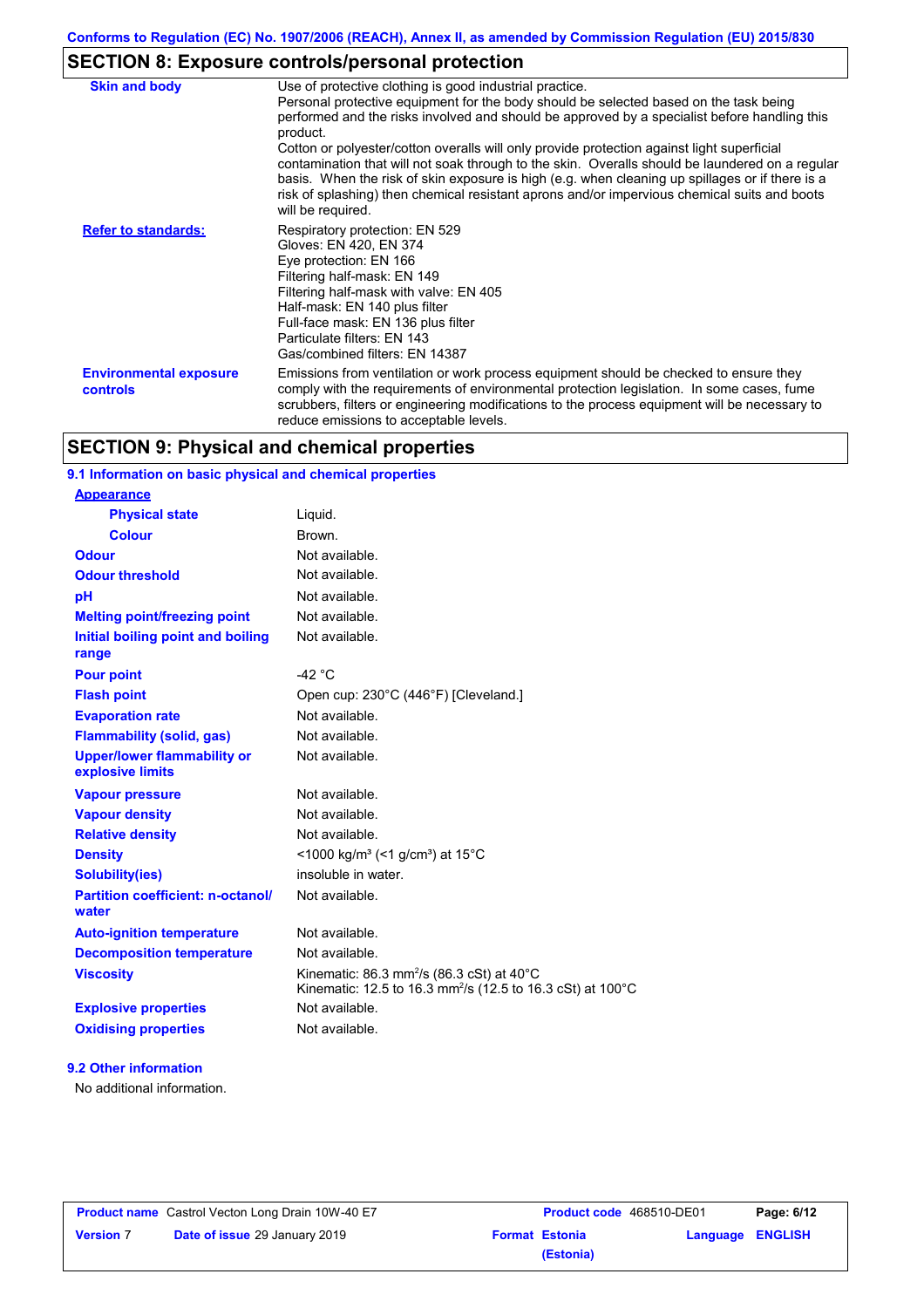| <b>SECTION 10: Stability and reactivity</b>                                                                                                                             |  |  |
|-------------------------------------------------------------------------------------------------------------------------------------------------------------------------|--|--|
| No specific test data available for this product. Refer to Conditions to avoid and Incompatible<br>materials for additional information.                                |  |  |
| The product is stable.                                                                                                                                                  |  |  |
| Under normal conditions of storage and use, hazardous reactions will not occur.<br>Under normal conditions of storage and use, hazardous polymerisation will not occur. |  |  |
| Avoid all possible sources of ignition (spark or flame).                                                                                                                |  |  |
| Reactive or incompatible with the following materials: oxidising materials.                                                                                             |  |  |
| Under normal conditions of storage and use, hazardous decomposition products should not be<br>produced.                                                                 |  |  |
|                                                                                                                                                                         |  |  |

## **SECTION 11: Toxicological information**

## **11.1 Information on toxicological effects**

#### **Acute toxicity estimates**

|                                                                                                         | <b>Route</b>                                                                                                                                                                                                                                                                                                                                                                                                    | <b>ATE value</b> |  |
|---------------------------------------------------------------------------------------------------------|-----------------------------------------------------------------------------------------------------------------------------------------------------------------------------------------------------------------------------------------------------------------------------------------------------------------------------------------------------------------------------------------------------------------|------------------|--|
| Not available.                                                                                          |                                                                                                                                                                                                                                                                                                                                                                                                                 |                  |  |
| <b>Information on likely</b><br>routes of exposure                                                      | Routes of entry anticipated: Dermal, Inhalation.                                                                                                                                                                                                                                                                                                                                                                |                  |  |
| <b>Potential acute health effects</b>                                                                   |                                                                                                                                                                                                                                                                                                                                                                                                                 |                  |  |
| <b>Inhalation</b>                                                                                       | Vapour inhalation under ambient conditions is not normally a problem due to low vapour<br>pressure.                                                                                                                                                                                                                                                                                                             |                  |  |
| <b>Ingestion</b>                                                                                        | No known significant effects or critical hazards.                                                                                                                                                                                                                                                                                                                                                               |                  |  |
| <b>Skin contact</b>                                                                                     | Not considered a skin sensitizer. Based on data available for this or related materials.                                                                                                                                                                                                                                                                                                                        |                  |  |
| <b>Eye contact</b>                                                                                      | Not classified as an eye irritant. Based on data available for this or related materials.                                                                                                                                                                                                                                                                                                                       |                  |  |
|                                                                                                         | Symptoms related to the physical, chemical and toxicological characteristics                                                                                                                                                                                                                                                                                                                                    |                  |  |
| <b>Inhalation</b>                                                                                       | No specific data.                                                                                                                                                                                                                                                                                                                                                                                               |                  |  |
| <b>Ingestion</b>                                                                                        | No specific data.                                                                                                                                                                                                                                                                                                                                                                                               |                  |  |
| <b>Skin contact</b>                                                                                     | Adverse symptoms may include the following:<br>irritation<br>dryness<br>cracking                                                                                                                                                                                                                                                                                                                                |                  |  |
| <b>Eye contact</b>                                                                                      | No specific data.                                                                                                                                                                                                                                                                                                                                                                                               |                  |  |
|                                                                                                         | Delayed and immediate effects as well as chronic effects from short and long-term exposure                                                                                                                                                                                                                                                                                                                      |                  |  |
| <b>Inhalation</b>                                                                                       | Overexposure to the inhalation of airborne droplets or aerosols may cause irritation of the<br>respiratory tract.                                                                                                                                                                                                                                                                                               |                  |  |
| <b>Ingestion</b>                                                                                        | Ingestion of large quantities may cause nausea and diarrhoea.                                                                                                                                                                                                                                                                                                                                                   |                  |  |
| <b>Skin contact</b>                                                                                     | Prolonged or repeated contact can defat the skin and lead to irritation and/or dermatitis.                                                                                                                                                                                                                                                                                                                      |                  |  |
| Potential risk of transient stinging or redness if accidental eye contact occurs.<br><b>Eye contact</b> |                                                                                                                                                                                                                                                                                                                                                                                                                 |                  |  |
| <b>Potential chronic health effects</b>                                                                 |                                                                                                                                                                                                                                                                                                                                                                                                                 |                  |  |
| <b>General</b>                                                                                          | <b>USED ENGINE OILS</b><br>Combustion products resulting from the operation of internal combustion engines contaminate<br>engine oils during use. Used engine oil may contain hazardous components which have the<br>potential to cause skin cancer. Frequent or prolonged contact with all types and makes of used<br>engine oil must therefore be avoided and a high standard of personal hygiene maintained. |                  |  |
| <b>Carcinogenicity</b>                                                                                  | No known significant effects or critical hazards.                                                                                                                                                                                                                                                                                                                                                               |                  |  |
| <b>Mutagenicity</b>                                                                                     | No known significant effects or critical hazards.                                                                                                                                                                                                                                                                                                                                                               |                  |  |
| <b>Developmental effects</b>                                                                            | No known significant effects or critical hazards.                                                                                                                                                                                                                                                                                                                                                               |                  |  |
| <b>Fertility effects</b>                                                                                | No known significant effects or critical hazards.                                                                                                                                                                                                                                                                                                                                                               |                  |  |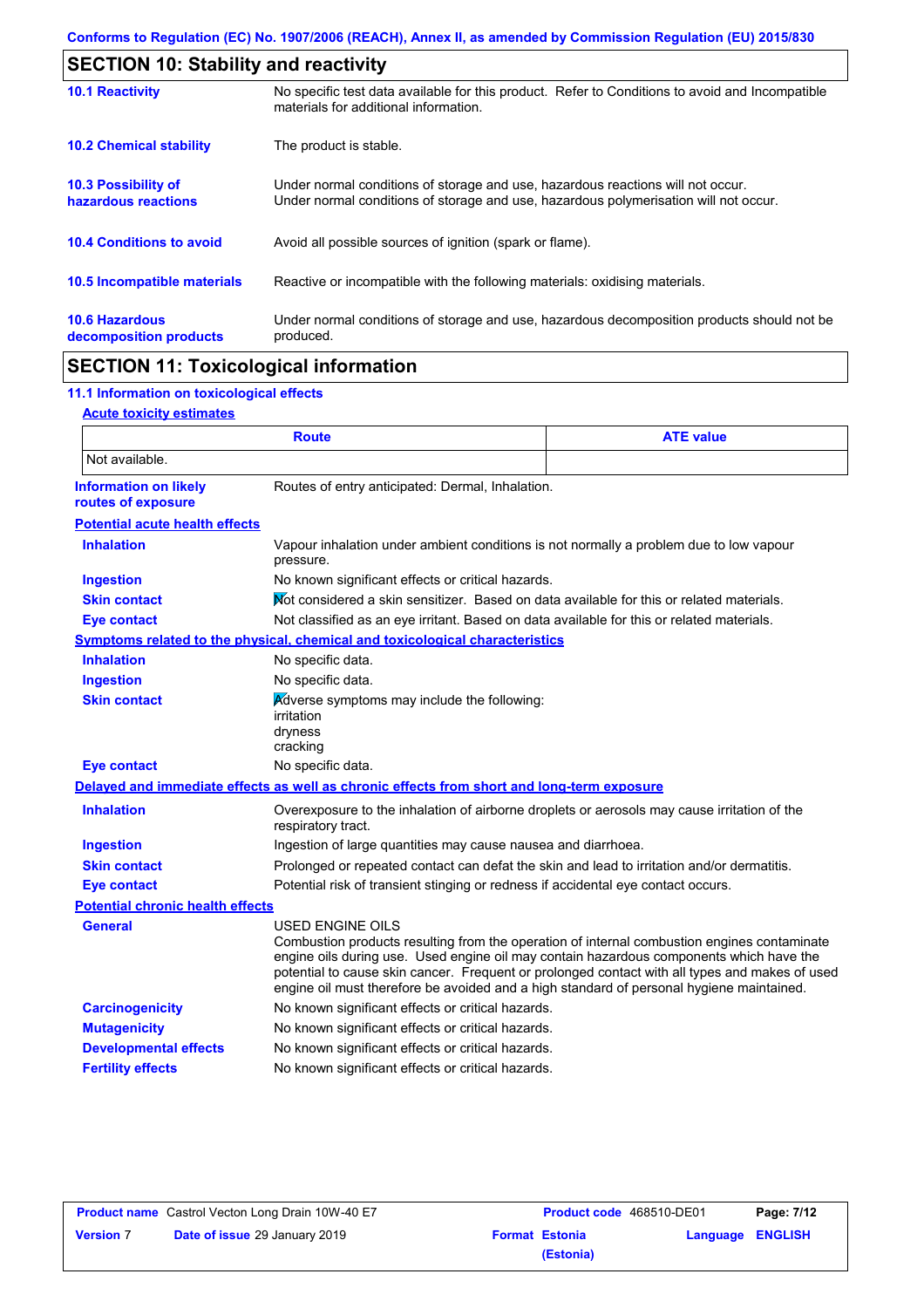## **SECTION 12: Ecological information**

#### **12.1 Toxicity**

**Environmental hazards** Not classified as dangerous

#### **12.2 Persistence and degradability**

Not expected to be rapidly degradable.

#### **12.3 Bioaccumulative potential**

This product is not expected to bioaccumulate through food chains in the environment.

| <b>12.4 Mobility in soil</b>                                  |                                                                      |
|---------------------------------------------------------------|----------------------------------------------------------------------|
| <b>Soil/water partition</b><br>coefficient (K <sub>oc</sub> ) | Not available.                                                       |
| <b>Mobility</b>                                               | Spillages may penetrate the soil causing ground water contamination. |

#### **12.5 Results of PBT and vPvB assessment**

Product does not meet the criteria for PBT or vPvB according to Regulation (EC) No. 1907/2006, Annex XIII.

#### **12.6 Other adverse effects**

| <b>Other ecological information</b> | Spills may form a film on water surfaces causing physical damage to organisms. Oxygen |
|-------------------------------------|---------------------------------------------------------------------------------------|
|                                     | transfer could also be impaired.                                                      |

## **SECTION 13: Disposal considerations**

#### **13.1 Waste treatment methods**

#### **Product**

**Methods of disposal**

Where possible, arrange for product to be recycled. Dispose of via an authorised person/ licensed waste disposal contractor in accordance with local regulations.

## **Hazardous waste** Yes.

#### **European waste catalogue (EWC)**

| <b>Waste code</b> | <b>Waste designation</b>                |  |
|-------------------|-----------------------------------------|--|
| 13 02 08*         | other engine, gear and lubricating oils |  |

However, deviation from the intended use and/or the presence of any potential contaminants may require an alternative waste disposal code to be assigned by the end user.

#### **Packaging**

**Methods of disposal Special precautions** Where possible, arrange for product to be recycled. Dispose of via an authorised person/ licensed waste disposal contractor in accordance with local regulations. This material and its container must be disposed of in a safe way. Care should be taken when handling emptied containers that have not been cleaned or rinsed out. Empty containers or liners may retain some product residues. Empty containers represent a fire hazard as they may contain flammable product residues and vapour. Never weld, solder or braze empty containers. Avoid dispersal of spilt material and runoff and contact with soil, waterways, drains and sewers. **References** Commission 2014/955/EU Directive 2008/98/EC

## **SECTION 14: Transport information**

|                                           | <b>ADR/RID</b>                                          | <b>ADN</b>     | <b>IMDG</b>                        | <b>IATA</b>                |
|-------------------------------------------|---------------------------------------------------------|----------------|------------------------------------|----------------------------|
| 14.1 UN number                            | Not regulated.                                          | Not regulated. | Not regulated.                     | Not regulated.             |
| 14.2 UN proper<br>shipping name           |                                                         |                |                                    |                            |
| <b>14.3 Transport</b><br>hazard class(es) |                                                         |                |                                    |                            |
| 14.4 Packing<br>group                     |                                                         |                |                                    |                            |
| 14.5<br><b>Environmental</b><br>hazards   | No.                                                     | No.            | No.                                | No.                        |
|                                           | <b>Product name</b> Castrol Vecton Long Drain 10W-40 E7 |                | Product code 468510-DE01           | Page: 8/12                 |
| <b>Version 7</b>                          | Date of issue 29 January 2019                           |                | <b>Format Estonia</b><br>(Estonia) | <b>ENGLISH</b><br>Language |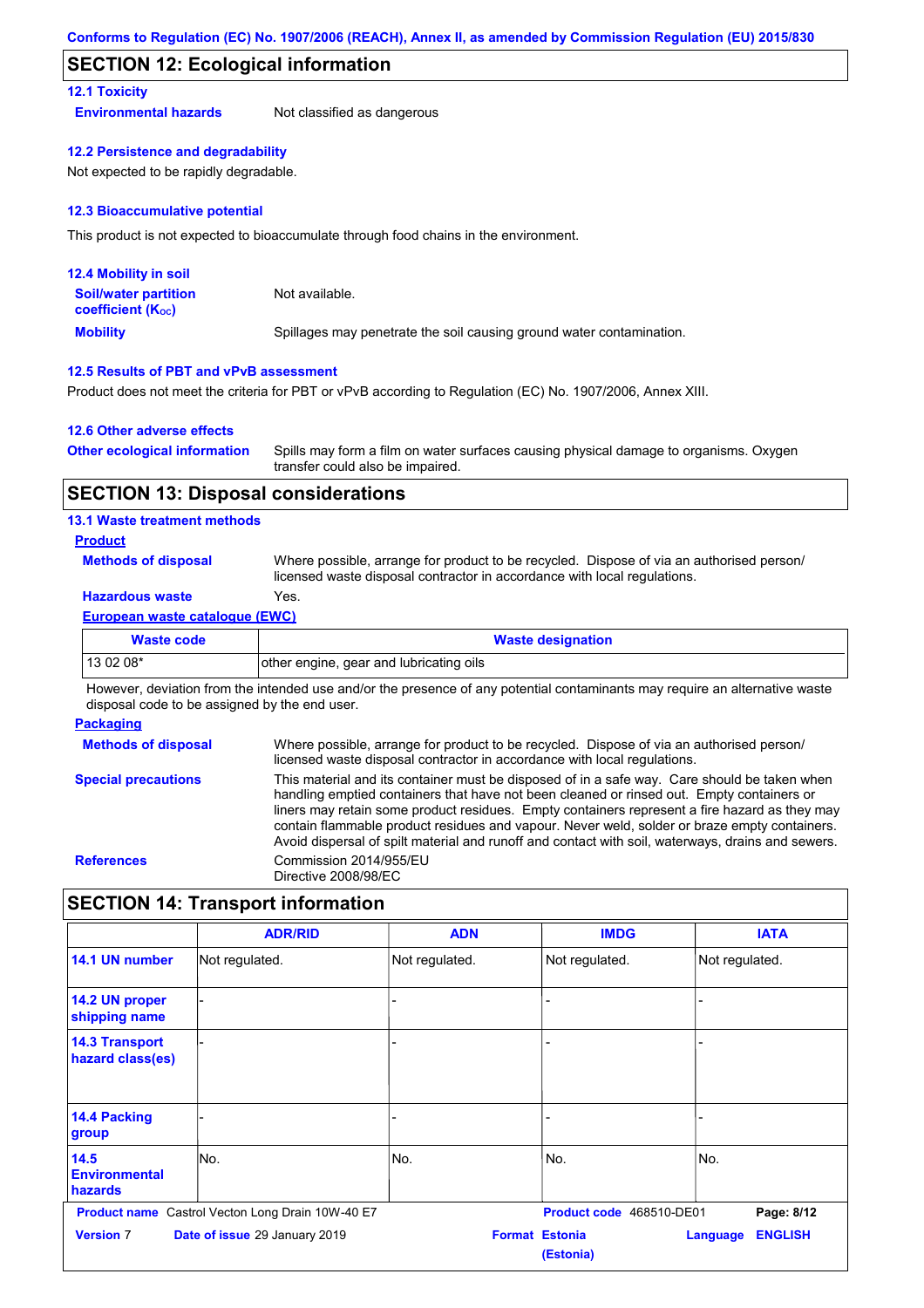|                                                                                             | Conforms to Regulation (EC) No. 1907/2006 (REACH), Annex II, as amended by Commission Regulation (EU) 2015/830                                                                        |  |  |
|---------------------------------------------------------------------------------------------|---------------------------------------------------------------------------------------------------------------------------------------------------------------------------------------|--|--|
| <b>SECTION 14: Transport information</b>                                                    |                                                                                                                                                                                       |  |  |
| <b>Additional</b><br><b>information</b>                                                     |                                                                                                                                                                                       |  |  |
| <b>14.6 Special precautions for</b><br>user                                                 | Not available.                                                                                                                                                                        |  |  |
| <b>14.7 Transport in bulk</b><br>according to Annex II of<br><b>Marpol and the IBC Code</b> | Not available.                                                                                                                                                                        |  |  |
| <b>SECTION 15: Regulatory information</b>                                                   |                                                                                                                                                                                       |  |  |
|                                                                                             | 15.1 Safety, health and environmental regulations/legislation specific for the substance or mixture                                                                                   |  |  |
| EU Regulation (EC) No. 1907/2006 (REACH)                                                    |                                                                                                                                                                                       |  |  |
|                                                                                             | <b>Annex XIV - List of substances subject to authorisation</b>                                                                                                                        |  |  |
| <b>Annex XIV</b>                                                                            |                                                                                                                                                                                       |  |  |
| None of the components are listed.                                                          |                                                                                                                                                                                       |  |  |
| <b>Substances of very high concern</b>                                                      |                                                                                                                                                                                       |  |  |
| None of the components are listed.                                                          |                                                                                                                                                                                       |  |  |
| <b>Other regulations</b>                                                                    |                                                                                                                                                                                       |  |  |
| <b>REACH Status</b>                                                                         | The company, as identified in Section 1, sells this product in the EU in compliance with the<br>current requirements of REACH.                                                        |  |  |
| <b>United States inventory</b><br>(TSCA 8b)                                                 | All components are listed or exempted.                                                                                                                                                |  |  |
| <b>Australia inventory (AICS)</b>                                                           | All components are listed or exempted.                                                                                                                                                |  |  |
| <b>Canada inventory</b>                                                                     | All components are listed or exempted.                                                                                                                                                |  |  |
| <b>China inventory (IECSC)</b>                                                              | All components are listed or exempted.                                                                                                                                                |  |  |
| <b>Japan inventory (ENCS)</b>                                                               | All components are listed or exempted.                                                                                                                                                |  |  |
| <b>Korea inventory (KECI)</b>                                                               | All components are listed or exempted.                                                                                                                                                |  |  |
| <b>Philippines inventory</b><br>(PICCS)                                                     | All components are listed or exempted.                                                                                                                                                |  |  |
| <b>Taiwan Chemical</b><br><b>Substances Inventory</b><br>(TCSI)                             | All components are listed or exempted.                                                                                                                                                |  |  |
| Ozone depleting substances (1005/2009/EU)                                                   |                                                                                                                                                                                       |  |  |
| Not listed.                                                                                 |                                                                                                                                                                                       |  |  |
| Prior Informed Consent (PIC) (649/2012/EU)                                                  |                                                                                                                                                                                       |  |  |
| Not listed.                                                                                 |                                                                                                                                                                                       |  |  |
| <b>Seveso Directive</b><br>This product is not controlled under the Seveso Directive.       |                                                                                                                                                                                       |  |  |
| <b>15.2 Chemical safety</b><br>assessment                                                   | A Chemical Safety Assessment has been carried out for one or more of substances within this<br>mixture. A Chemical Safety Assessment has not been carried out for the mixture itself. |  |  |

# **SECTION 16: Other information**

| <b>Abbreviations and acronyms</b> | ADN = European Provisions concerning the International Carriage of Dangerous Goods by<br>Inland Waterway<br>ADR = The European Agreement concerning the International Carriage of Dangerous Goods by<br>Road<br>ATE = Acute Toxicity Estimate<br>BCF = Bioconcentration Factor<br>CAS = Chemical Abstracts Service<br>CLP = Classification, Labelling and Packaging Regulation [Regulation (EC) No. 1272/2008]<br>CSA = Chemical Safety Assessment<br>CSR = Chemical Safety Report<br>DMEL = Derived Minimal Effect Level<br>DNEL = Derived No Effect Level |
|-----------------------------------|-------------------------------------------------------------------------------------------------------------------------------------------------------------------------------------------------------------------------------------------------------------------------------------------------------------------------------------------------------------------------------------------------------------------------------------------------------------------------------------------------------------------------------------------------------------|
|-----------------------------------|-------------------------------------------------------------------------------------------------------------------------------------------------------------------------------------------------------------------------------------------------------------------------------------------------------------------------------------------------------------------------------------------------------------------------------------------------------------------------------------------------------------------------------------------------------------|

| <b>Product name</b> Castrol Vecton Long Drain 10W-40 E7 |                                      | <b>Product code</b> 468510-DE01 |                       | Page: 9/12              |  |
|---------------------------------------------------------|--------------------------------------|---------------------------------|-----------------------|-------------------------|--|
| <b>Version 7</b>                                        | <b>Date of issue 29 January 2019</b> |                                 | <b>Format Estonia</b> | <b>Language ENGLISH</b> |  |
|                                                         |                                      |                                 | (Estonia)             |                         |  |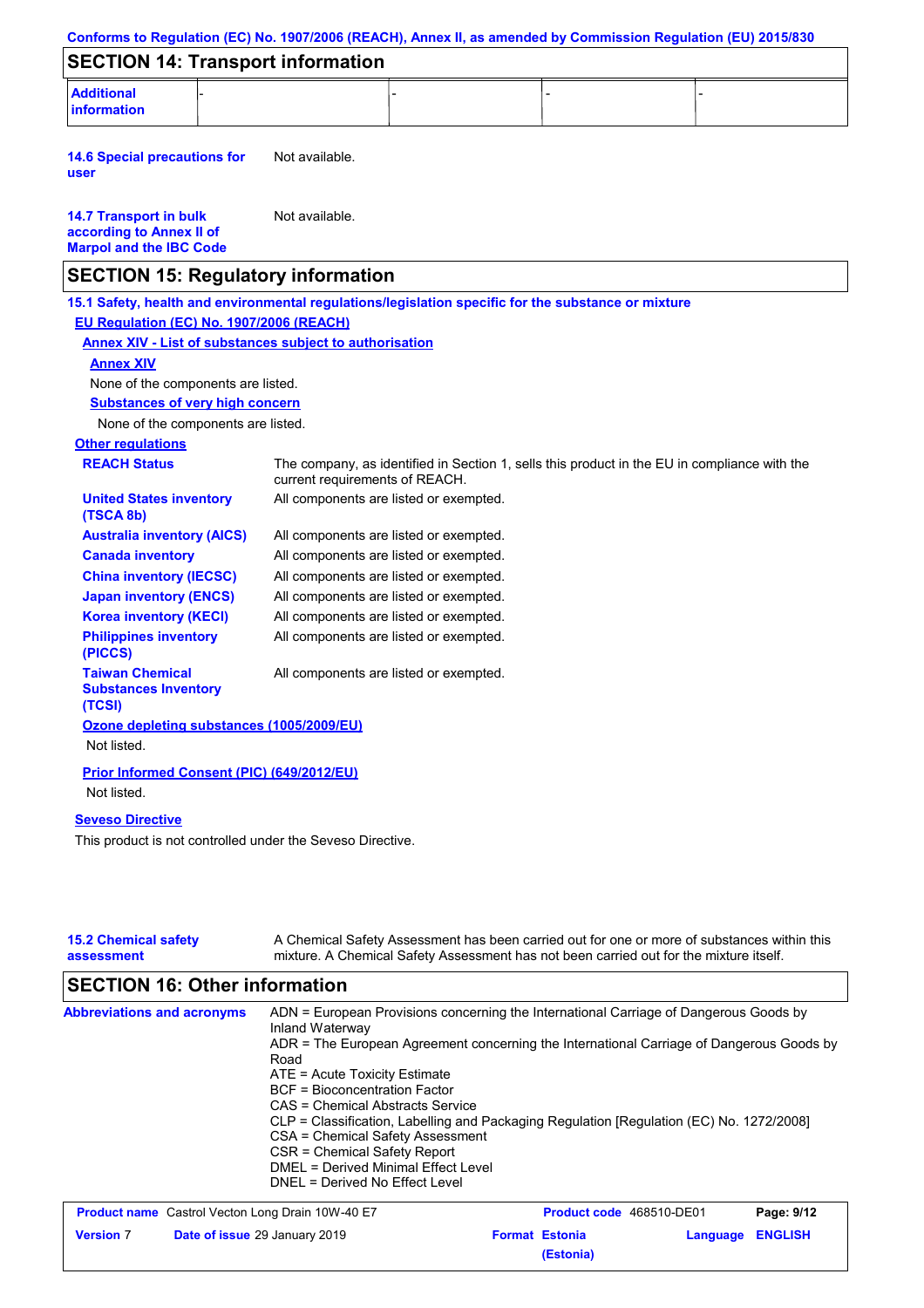## **SECTION 16: Other information**

| EINECS = European Inventory of Existing Commercial chemical Substances                  |
|-----------------------------------------------------------------------------------------|
| ES = Exposure Scenario                                                                  |
| EUH statement = CLP-specific Hazard statement                                           |
| EWC = European Waste Catalogue                                                          |
| GHS = Globally Harmonized System of Classification and Labelling of Chemicals           |
| IATA = International Air Transport Association                                          |
| IBC = Intermediate Bulk Container                                                       |
| <b>IMDG = International Maritime Dangerous Goods</b>                                    |
| LogPow = logarithm of the octanol/water partition coefficient                           |
| MARPOL = International Convention for the Prevention of Pollution From Ships, 1973 as   |
| modified by the Protocol of 1978. ("Marpol" = marine pollution)                         |
| OECD = Organisation for Economic Co-operation and Development                           |
| PBT = Persistent. Bioaccumulative and Toxic                                             |
| <b>PNEC = Predicted No Effect Concentration</b>                                         |
| REACH = Registration, Evaluation, Authorisation and Restriction of Chemicals Regulation |
| [Regulation (EC) No. 1907/2006]                                                         |
| RID = The Regulations concerning the International Carriage of Dangerous Goods by Rail  |
| <b>RRN = REACH Registration Number</b>                                                  |
| SADT = Self-Accelerating Decomposition Temperature                                      |
| SVHC = Substances of Very High Concern                                                  |
| STOT-RE = Specific Target Organ Toxicity - Repeated Exposure                            |
| STOT-SE = Specific Target Organ Toxicity - Single Exposure                              |
| TWA = Time weighted average                                                             |
| $UN = United Nations$                                                                   |
| UVCB = Complex hydrocarbon substance                                                    |
| VOC = Volatile Organic Compound                                                         |
| vPvB = Very Persistent and Very Bioaccumulative                                         |
| Varies = may contain one or more of the following 64741-88-4 / RRN 01-2119488706-23,    |
| 64741-89-5 / RRN 01-2119487067-30, 64741-95-3 / RRN 01-2119487081-40, 64741-96-4/ RRN   |
| 01-2119483621-38, 64742-01-4 / RRN 01-2119488707-21, 64742-44-5 / RRN                   |
| 01-2119985177-24, 64742-45-6, 64742-52-5 / RRN 01-2119467170-45, 64742-53-6 / RRN       |
| 01-2119480375-34, 64742-54-7 / RRN 01-2119484627-25, 64742-55-8 / RRN                   |
| 01-2119487077-29, 64742-56-9 / RRN 01-2119480132-48, 64742-57-0 / RRN                   |
| 01-2119489287-22, 64742-58-1, 64742-62-7 / RRN 01-2119480472-38, 64742-63-8,            |
| 64742-65-0 / RRN 01-2119471299-27, 64742-70-7 / RRN 01-2119487080-42, 72623-85-9 /      |
| RRN 01-2119555262-43, 72623-86-0 / RRN 01-2119474878-16, 72623-87-1 / RRN               |
| 01-2119474889-13                                                                        |

## **Procedure used to derive the classification according to Regulation (EC) No. 1272/2008 [CLP/GHS]**

| <b>Classification</b>                                  |                                                                                                                                          | <b>Justification</b>                                                                                                                                                                                                                                                                                  |
|--------------------------------------------------------|------------------------------------------------------------------------------------------------------------------------------------------|-------------------------------------------------------------------------------------------------------------------------------------------------------------------------------------------------------------------------------------------------------------------------------------------------------|
| Not classified.                                        |                                                                                                                                          |                                                                                                                                                                                                                                                                                                       |
| <b>Full text of abbreviated H</b><br><b>statements</b> | <b>H</b> 304<br>H315<br>H317<br>H318<br>H373<br>H411                                                                                     | May be fatal if swallowed and enters airways.<br>Causes skin irritation.<br>May cause an allergic skin reaction.<br>Causes serious eye damage.<br>May cause damage to organs through prolonged or repeated<br>exposure.<br>Toxic to aquatic life with long lasting effects.                           |
| <b>Full text of classifications</b><br>[CLP/GHS]       | <b>Aguatic Chronic 2, H411</b><br>Asp. Tox. 1, H304<br>Eye Dam. 1, H318<br>Skin Irrit. 2, H315<br>Skin Sens. 1B, H317<br>STOT RE 2, H373 | LONG-TERM (CHRONIC) AQUATIC HAZARD - Category 2<br><b>ASPIRATION HAZARD - Category 1</b><br>SERIOUS EYE DAMAGE/EYE IRRITATION - Category 1<br>SKIN CORROSION/IRRITATION - Category 2<br>SKIN SENSITISATION - Category 1B<br>SPECIFIC TARGET ORGAN TOXICITY - REPEATED<br><b>EXPOSURE - Category 2</b> |
| <b>History</b>                                         |                                                                                                                                          |                                                                                                                                                                                                                                                                                                       |
| Date of issue/ Date of<br>revision                     | 29/01/2019.                                                                                                                              |                                                                                                                                                                                                                                                                                                       |
| Date of previous issue                                 | 30/10/2018.                                                                                                                              |                                                                                                                                                                                                                                                                                                       |
| <b>Prepared by</b>                                     | <b>Product Stewardship</b>                                                                                                               |                                                                                                                                                                                                                                                                                                       |
|                                                        | $\nabla$ Indicates information that has changed from previously issued version.                                                          |                                                                                                                                                                                                                                                                                                       |

#### **Notice to reader**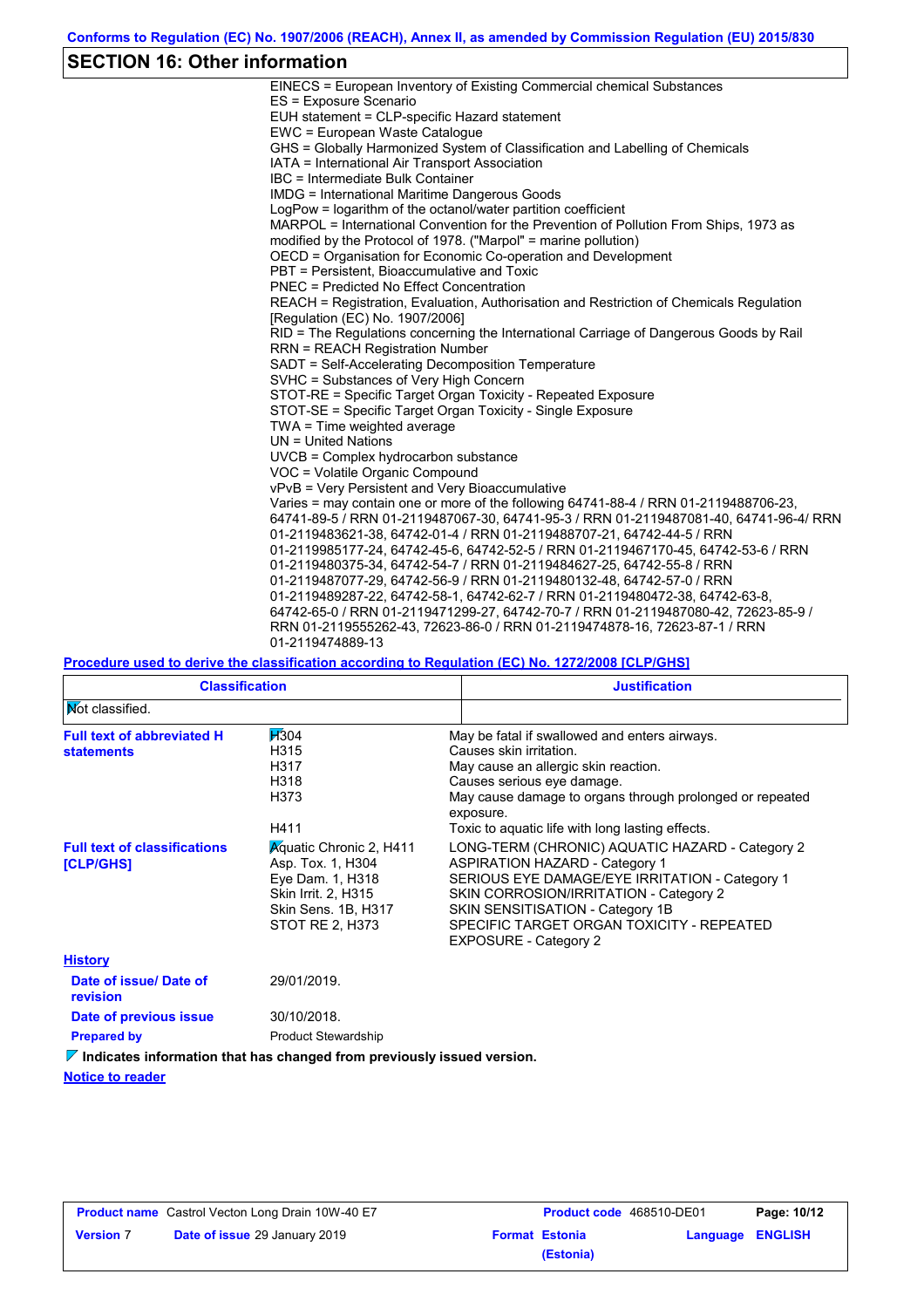## **SECTION 16: Other information**

All reasonably practicable steps have been taken to ensure this data sheet and the health, safety and environmental information contained in it is accurate as of the date specified below. No warranty or representation, express or implied is made as to the accuracy or completeness of the data and information in this data sheet.

The data and advice given apply when the product is sold for the stated application or applications. You should not use the product other than for the stated application or applications without seeking advice from BP Group.

It is the user's obligation to evaluate and use this product safely and to comply with all applicable laws and regulations. The BP Group shall not be responsible for any damage or injury resulting from use, other than the stated product use of the material, from any failure to adhere to recommendations, or from any hazards inherent in the nature of the material. Purchasers of the product for supply to a third party for use at work, have a duty to take all necessary steps to ensure that any person handling or using the product is provided with the information in this sheet. Employers have a duty to tell employees and others who may be affected of any hazards described in this sheet and of any precautions that should be taken. You can contact the BP Group to ensure that this document is the most current available. Alteration of this document is strictly prohibited.